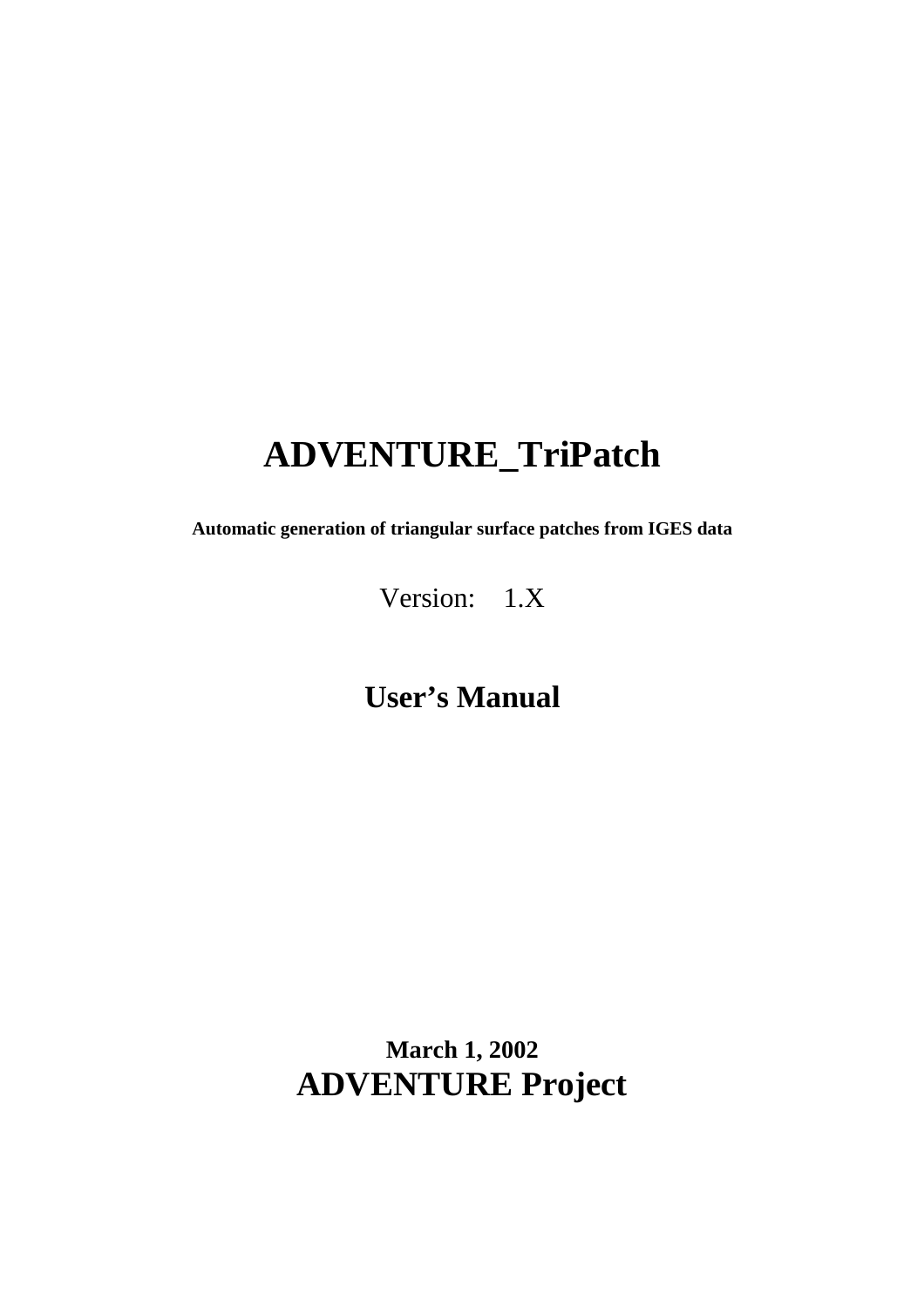# **Contents**

| 2.               |    |
|------------------|----|
| 3.               |    |
| 3.1.             |    |
| 3.2 <sub>1</sub> |    |
|                  |    |
|                  |    |
|                  |    |
|                  |    |
|                  |    |
|                  |    |
| 5.               |    |
|                  |    |
|                  |    |
| 5.1.2.           |    |
|                  |    |
|                  |    |
| 6.               | 18 |
| 61               | 19 |
| 6.2.             |    |
| 6.3.             | 22 |
| 6.4.             | 23 |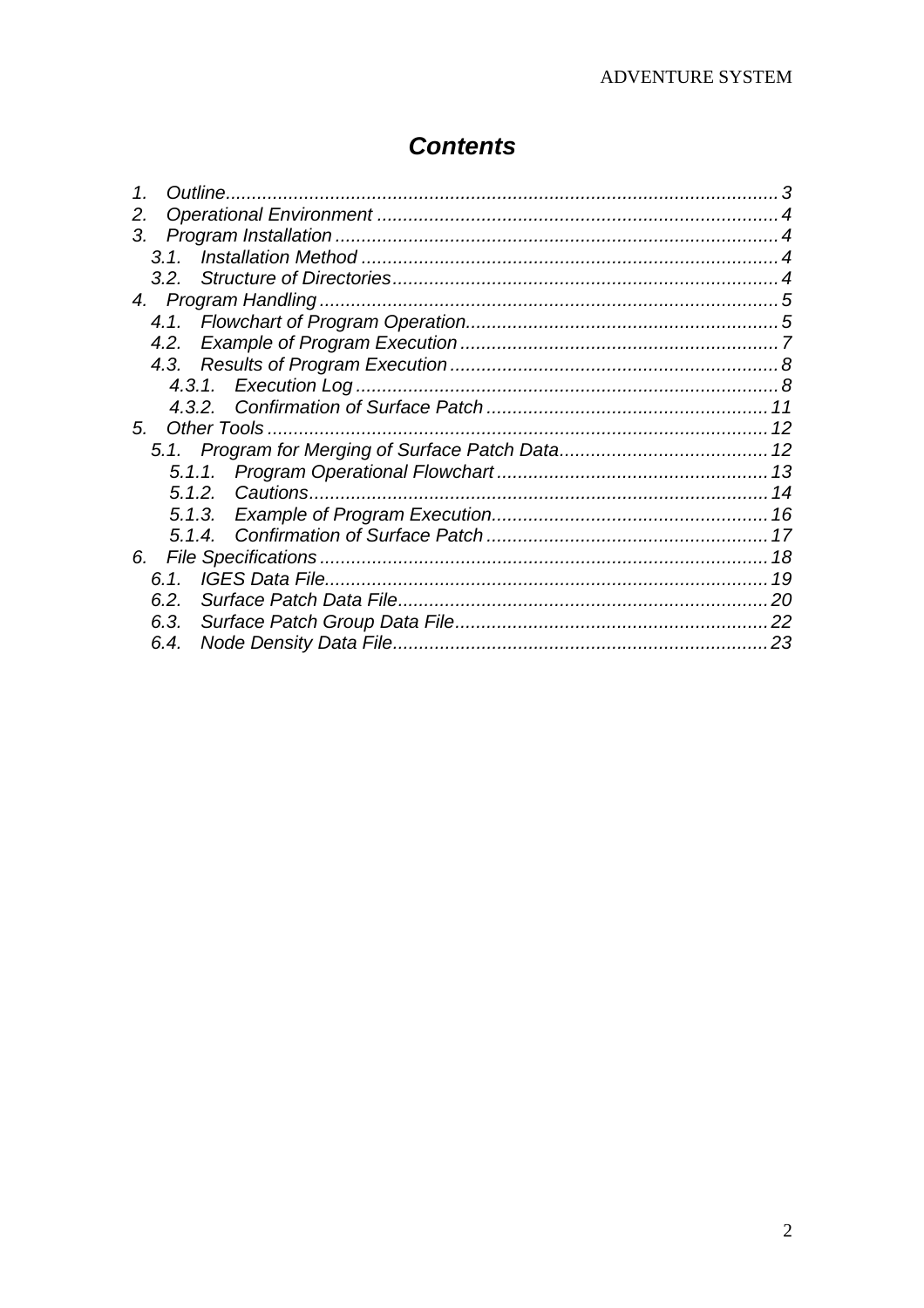# *1. Outline*

ADVENTURE\_TriPatch is a program for automatic generation of triangular surface patches from the IGES solid model data [corresponding curved surface is the Non Uniform Rational B-Spline (NURBS) Surface]. Created data of triangular surface patches are stored in the following files.

- (1). Surface patch data file (file extension: .pcm). This file contains information about coordinates and connectivity of surface patches.
- (2). Surface patch VRML file (file extension: .wrl). This file contains the surface patch data in the VRML format.
- (3). Surface patch group data file (file extension: .pcg ). This file contains the data on grouped surface patches.

A tool program for merging of surface patches (mrpach Ver.  $\beta$ ) is provided in the ADVENTURE\_TriPatch package (see Chapter 5 for details).



*Data Processed by ADVENTURE\_TriPatch*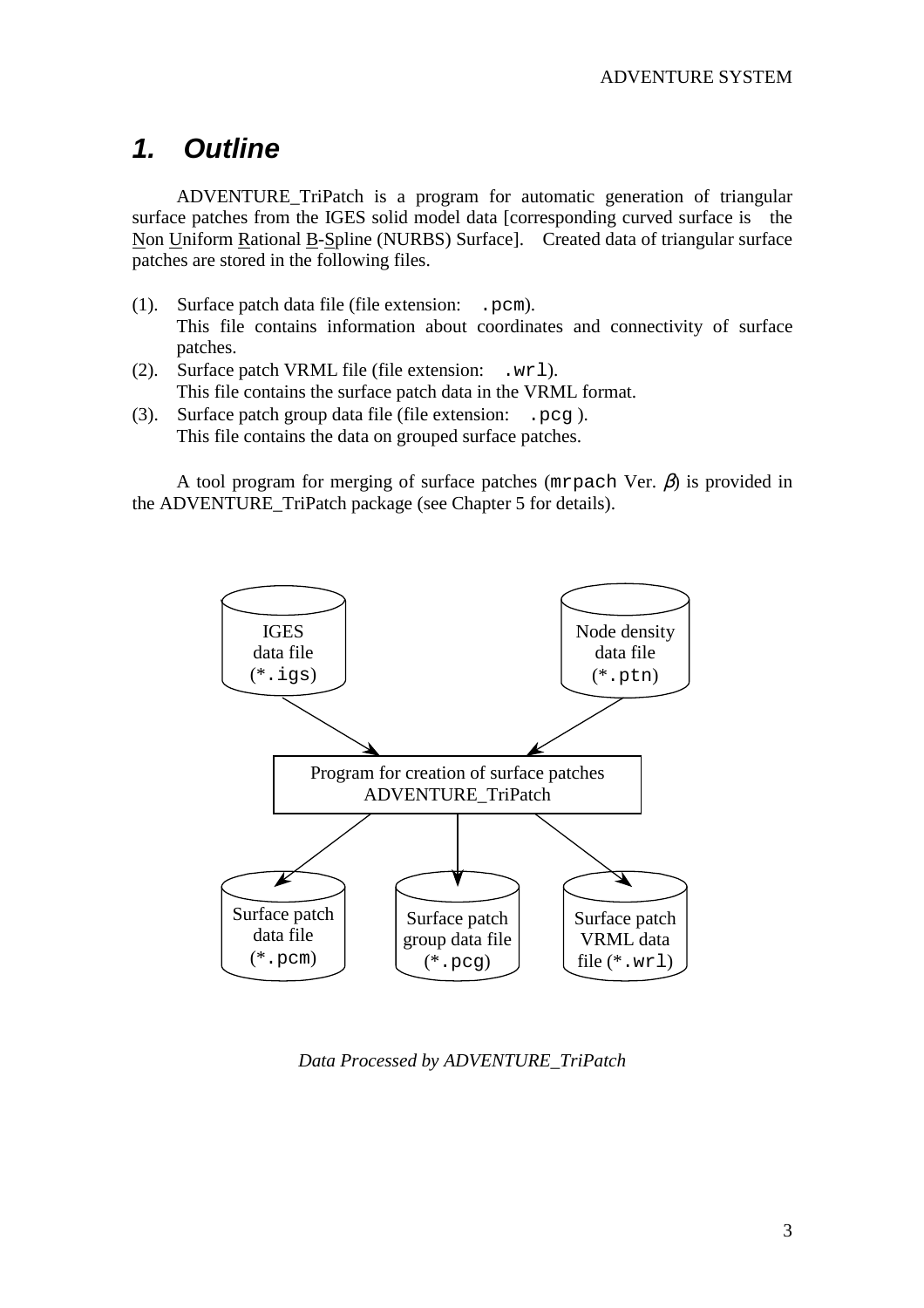# *2. Operational Environment*

ADVENTURE\_TriPatch operates in the following environment.

- Operating System:UNIX or Linux
- Required Compiler:  $g++$  (Ver. 2.8.1 or higher)

# *3. Program Installation*

### *3.1. Installation Method*

Extract the module from the **tar+gz** form, and install the programs according to the contents of **INSTALL** file, located in the top directory.

### *3.2. Structure of Directories*

Reference README.eucJP in the top directory.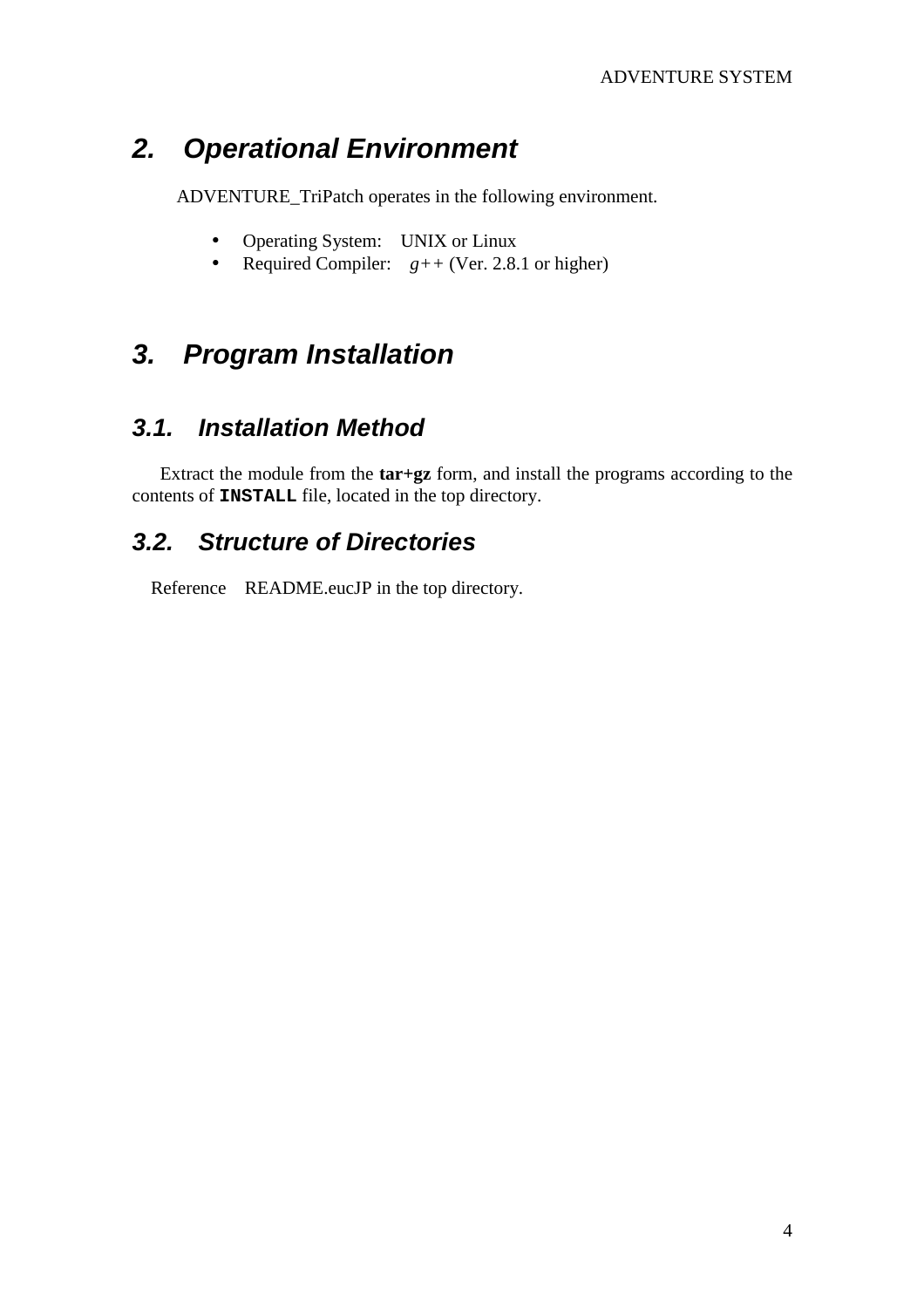# *4. Program Handling*

# *4.1. Flowchart of Program Operation*

The execution flow of the program is shown below.



1. Preparation of IGES data file.

Refer t Refer to Chapter *6.1* "*IGES data file*" for entity limitations of the IGES format.

Convert the file into the DOS UNIX format when you make IGES file on Microsoft Windows environment.

The file extension should be **.igs**.

2. Creation of node density file.

The node density file can be created according to Chapter *6.4 "Node density data file".*

The file extension should be **.ptn**.

3. Execution of ADVENTURE\_TriPatch. The following command can be used to execute the program:

ADVENTURE\_TriPatch *[Name of IGES data file] [Name of node density data file]* 

#### *Notes*

- 1. The filenames of IGES data and node density data should be specified without file extensions.
- 2. To create the surface patch data file using old format with file extension \*.pch (not  $*$ , pcm), add the option  $--$ out pch form after the name of node density data file.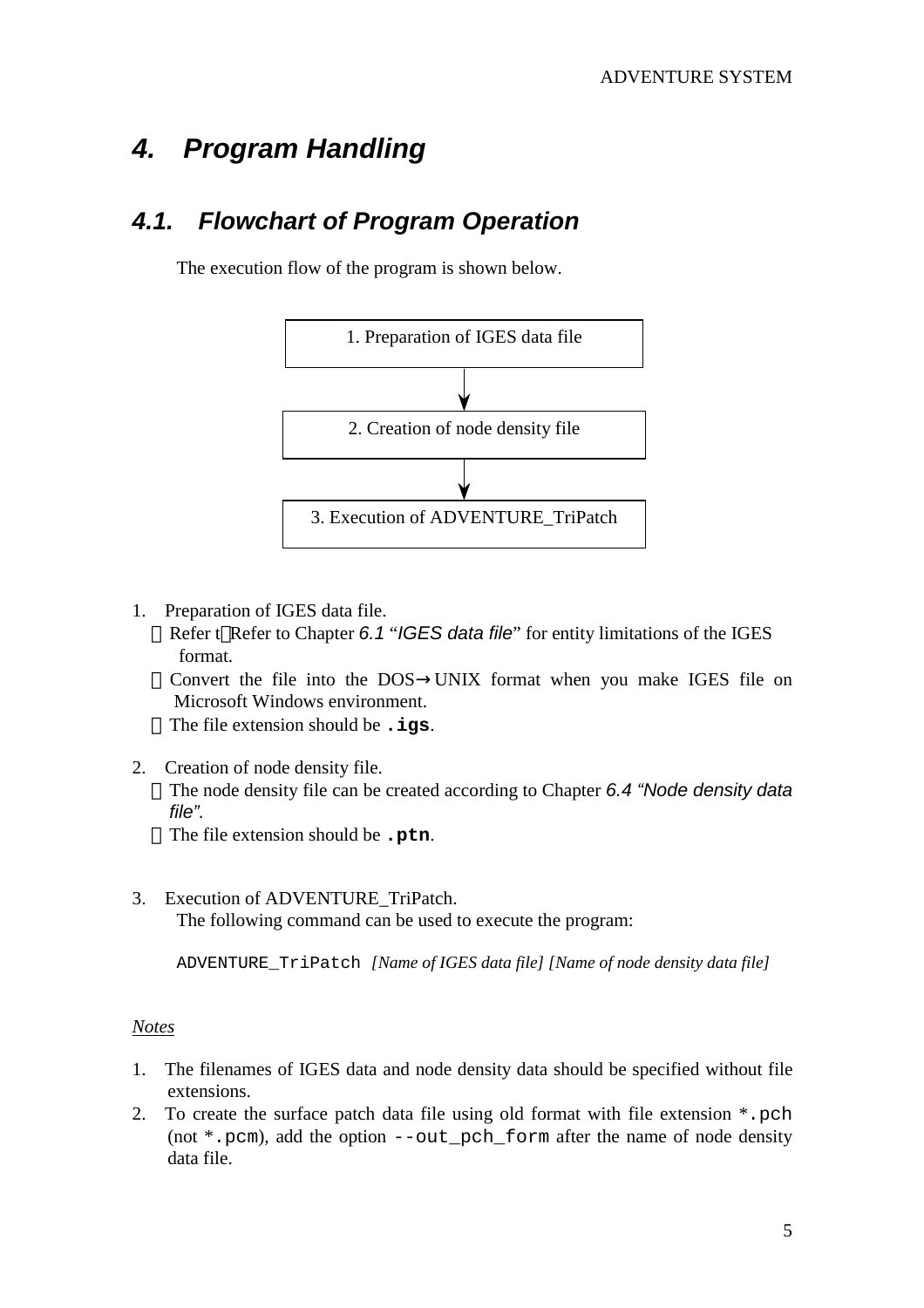#### ADVENTURE SYSTEM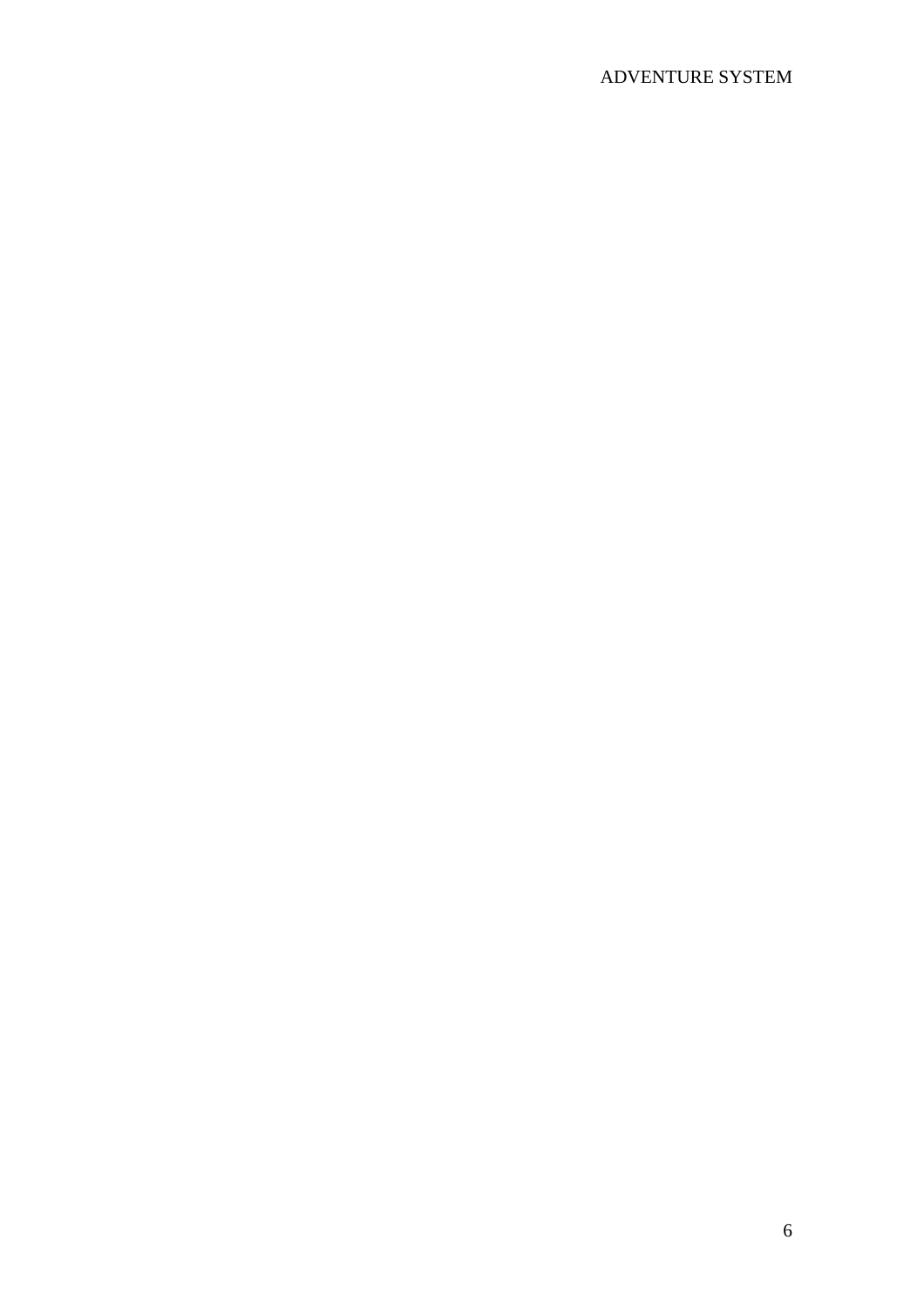## *4.2. Example of Program Execution*

An example of ADVENTURE\_TriPatch execution is shown here using the sample data files *adventure\_manual\_data01.igs* and *adventure\_manual\_data01.ptn*, which are stored in the subdirectory *sample\_data*.

% ADVENTURE\_TriPatch *adventure\_manual\_data01 adventure\_manual\_data01*

The shape of the sample model is shown below.

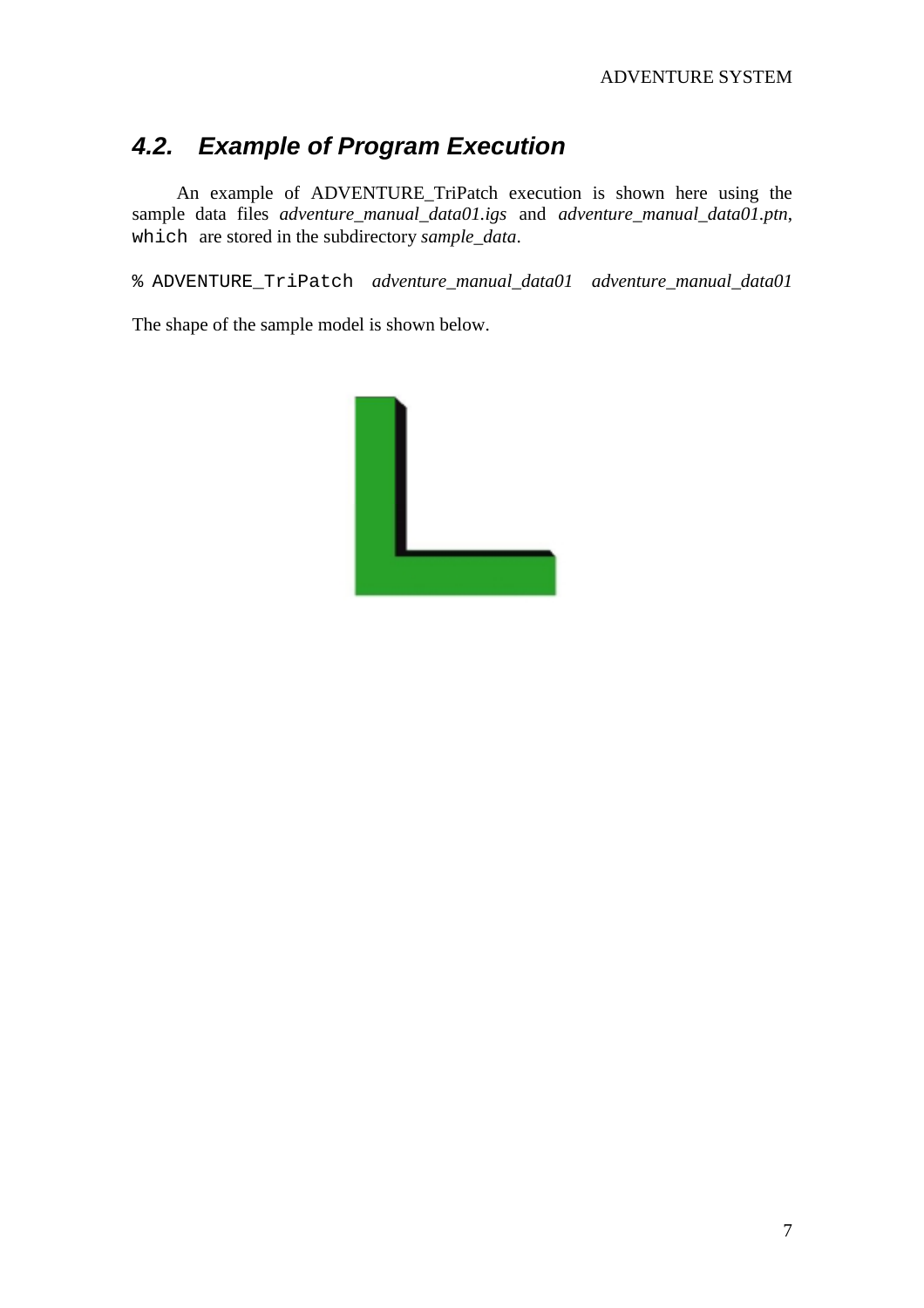### *4.3. Results of Program Execution*

The following two items will be explained in this chapter:

- (1). Execution log (the messages displayed on the screen during program execution).
- (2). Confirmation of surface patch.

A method to confirm the surface patch created after execution of the program.

#### *4.3.1. Execution Log*

The following execution log was created during execution using the sample data *adventure\_manual\_data01.igs* and *adventure\_manual\_data01.ptn*.

*Execution log*

Start message of surface patch making program.

```
--------------------------------------------
    triangular patch generator
--- (IGES ver5.3 --> triangular patch) ---
--------------------------------------------
```
The number of the entities contained in IGES data is outputted.

| $- - - -$ |    | entity list of input -----  |  |  |
|-----------|----|-----------------------------|--|--|
| entity    | n. | entity_name(*:skip)         |  |  |
| 126       | 54 | Rational B-Spline Curve     |  |  |
| 128       | 8  | Rational B-Spline Surface   |  |  |
| 186       |    | Manifold Solid B-Rep Object |  |  |
| 314       | 2  | *Color Definition           |  |  |
| 502       |    | VertexList                  |  |  |
| 504       |    | EdgeList                    |  |  |
| 508       | 8  | Loop                        |  |  |
| 510       | 8  | Face                        |  |  |
| 514       |    | Shell                       |  |  |
|           |    |                             |  |  |

Here, the column **entity** shows the number of entity, the column **n** shows the number of entities, and the column **entity** name shows the names of entities.

If there is an entity, which is not supported, the symbol "\*" will be displayed in the column entity\_name. In the above-mentioned example, the entity related to color is displayed with the symbol "\*". Since the information about colors is not needed to create the surface patch, this sample can be executed without any troubles.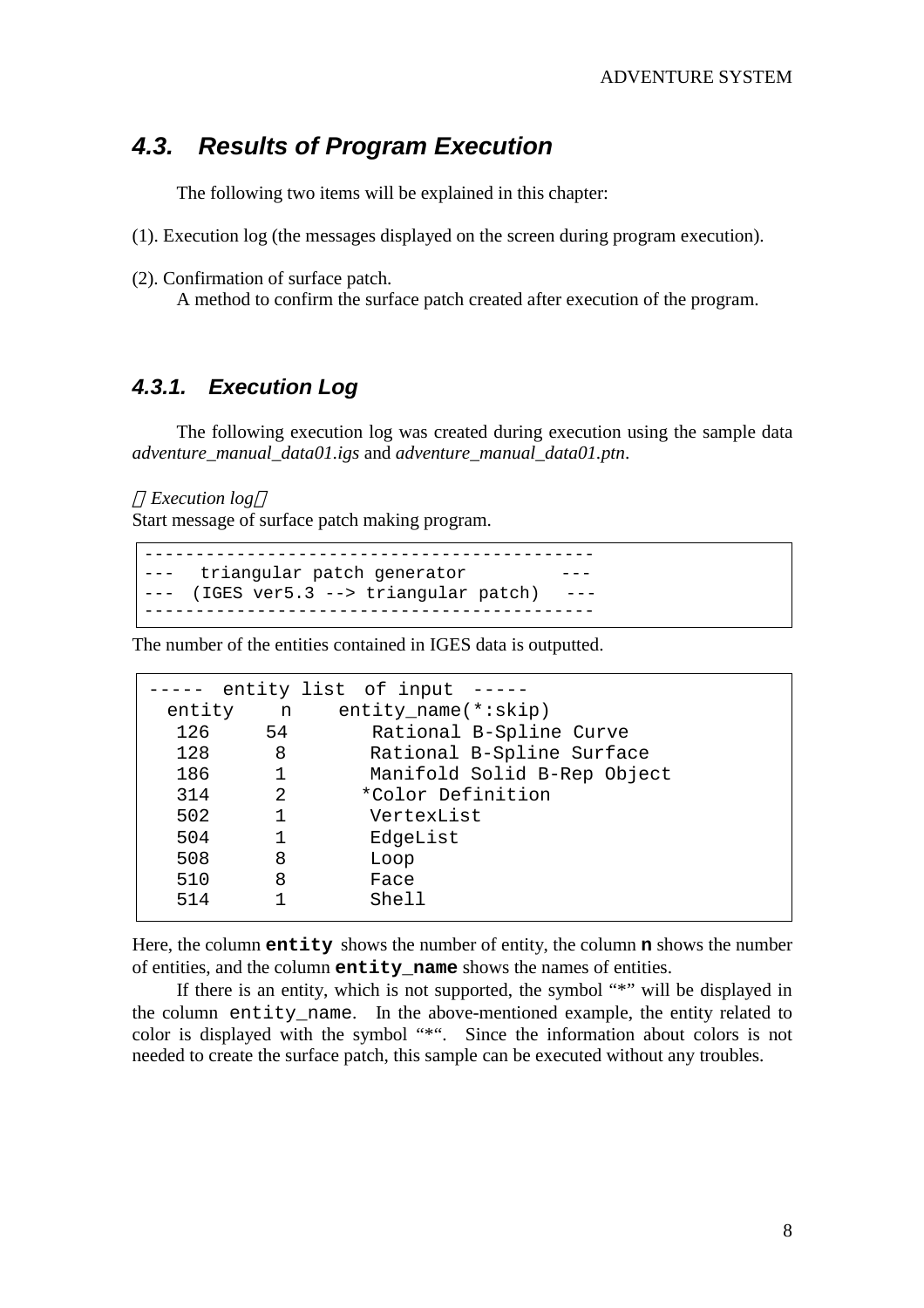```
--- report of CAD data required for mesh creation ---
data type --> solid
minimum edge length -- 9.746596e+00( edge number = 1)
```
The massage data type--> solid shows that the input data are of "solid" type. If the input data for solid are not of the "solid" type, the surface patch will not be created. The minimum edge length shows the shortest length of edge in the IGES data. If there are big differences in the base node intervals of the node density data, distorted triangles can be occasionally made. In this case, the values will be printed out for reference.

```
base edge length = 2.500000e+00pattern--->Line
densityStrength = 2.500000e+00
densityRange = 2.000000e+01position1 = ( -6.152538e+01, 8.132398e+00, 0.000000e+00 )
position2 = ( -6.152538e+01, 8.132398e+00, 1.000000e+01 )
```
Contents of an input file with node density data are shown .

| created boundary vertex = $311$ |  |                                        |  |  |  |
|---------------------------------|--|----------------------------------------|--|--|--|
| faceID = $0 / 8$                |  | generated patch = 39                   |  |  |  |
|                                 |  | faceID = $1 / 8$ generated patch = 516 |  |  |  |
| faceID = $2 / 8$                |  | generated patch = 1117                 |  |  |  |
| faceID = $3 / 8$                |  | generated patch = 42                   |  |  |  |
| faceID = $4 / 8$                |  | generated patch = 538                  |  |  |  |
| faceID = $5 / 8$                |  | generated patch = 553                  |  |  |  |
| faceID = $6 / 8$                |  | generated patch = 1129                 |  |  |  |
| faceID = $7 / 8$                |  | generated patch = 486                  |  |  |  |

In this case, the CAD model has eight surfaces, which numbers are shown depending on the surface patch. The denominator of  $0/8$  shows the total number of the surfaces, and the numerator shows the number of the current surface (starts from 0).

```
--- patch generator normally ended ---
created vertex = 2212
created triangular patch = 4420
```
The message **--- patch generator normally ended ---** shows that the surface patch creation is ended normally.

The message **--- err patch generator abnormally ended---** is displayed when the surface patch creation is failed.

The message **created vertex** shows the number of the vertices.

The message **created triangular patch** shows the number of triangular patches.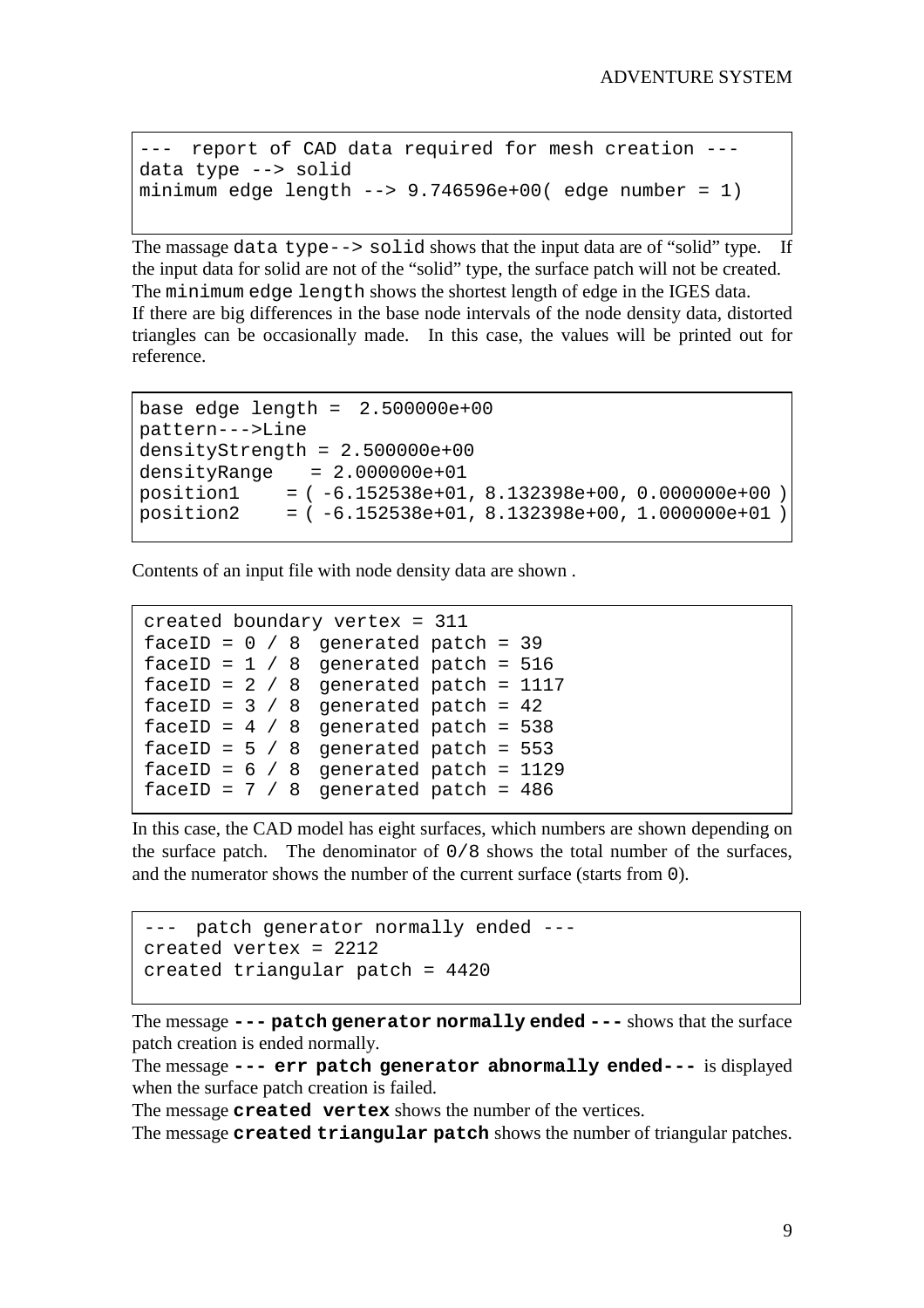```
-----------------
--- check ---
------------------
~~~~Omitted~~~~~~~
------ TOPOLOGY CHECK ------
~~~~Omitted~~~~~~~
output mode is solid
```
The message output mode is solid means that the topology check is finished normally (no errors). In case of errors, the following message is printed out: **--- err out put mode is un solid---.**

The program message of starting the corrections of normal vectors is shown below. Corrections are made in a way to direct the normal vectors of surface patches into the body.

-------------------------------------------------- --- repair normal vector of triangular patch --- -------------------------------------------------- ~~~~~~Omitted~~~~~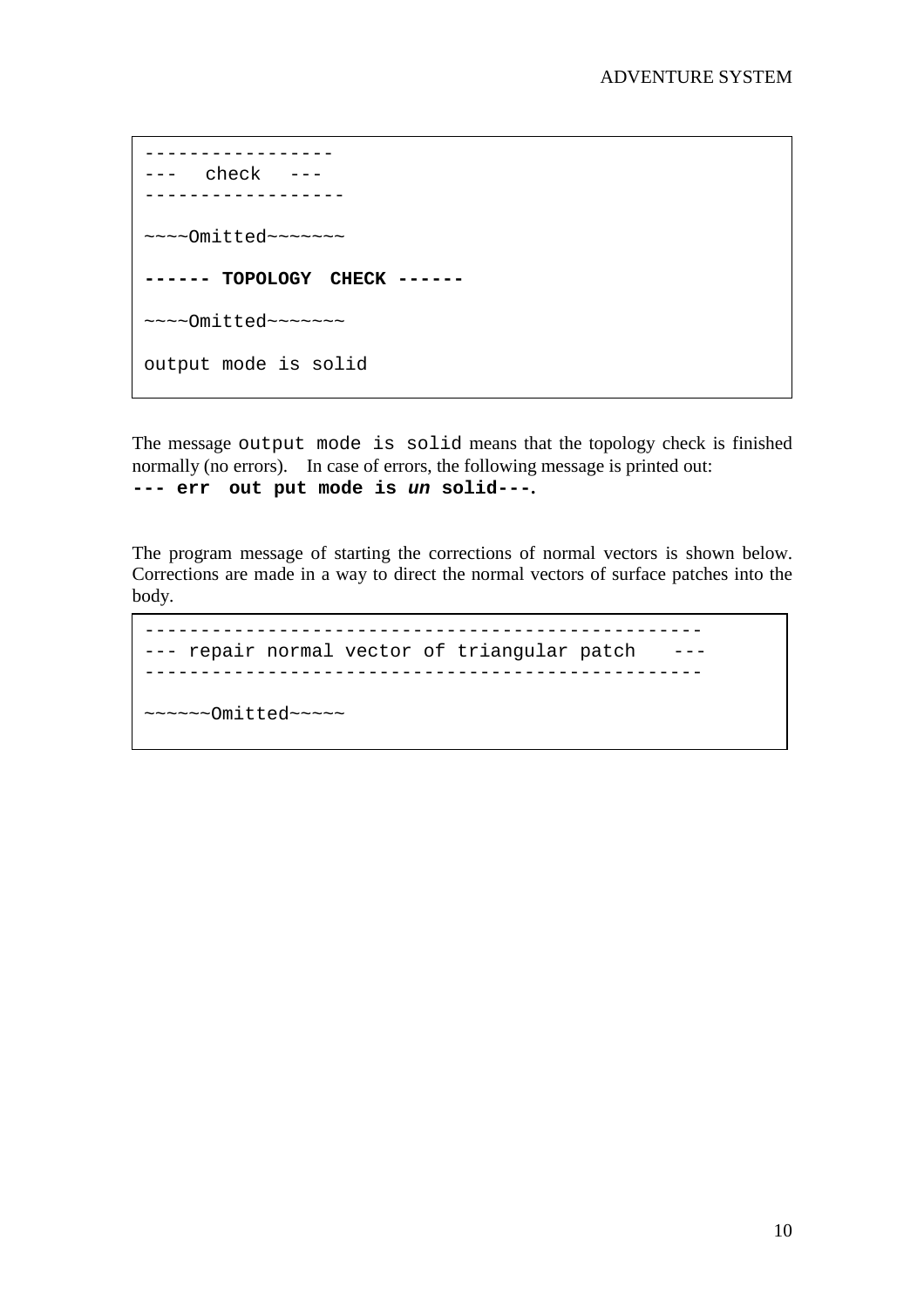### *4.3.2. Confirmation of Surface Patch*

After execution of ADVENTURE\_TriPatch, the surface patches are saved in the VRML-format file. The data can be displayed using any VRML browser (VRML format Ver. 1.0).



*Fig. 4-1. Sample Data Displayed by VRML Browser*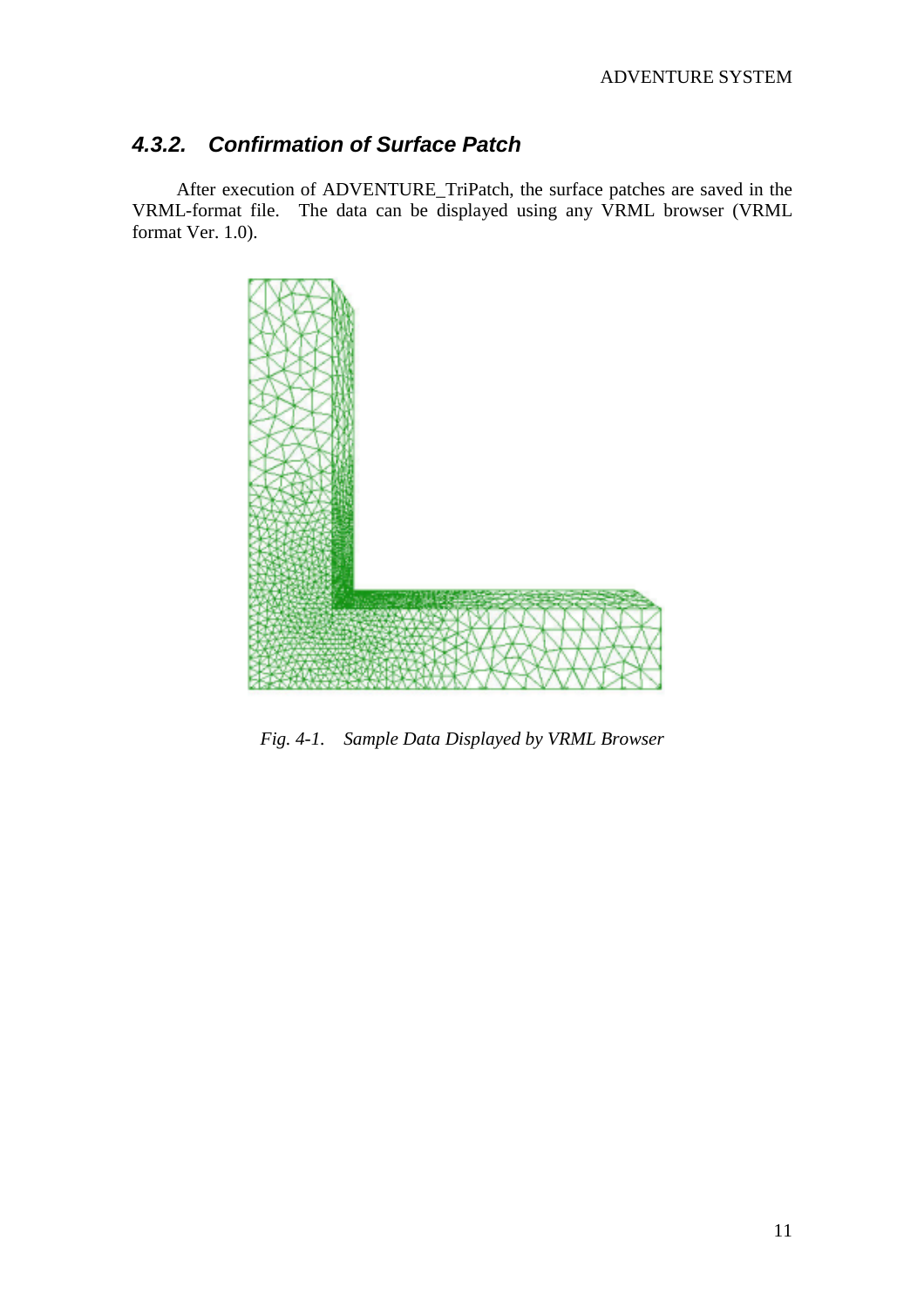# *5. Other Tools*

A tool program for merging of surface patches (mrpach Ver.  $\beta$ ) is provided with the ADVENTURE\_TriPatch module. This chapter provides brief information about handling of the program.

### *5.1. Program for Merging of Surface Patch Data*

The program mrpach is used to merge the surface patch data. mrpach reprocess 2 sets of surface patch data files and surface patch group data files and create 1 set of the surface patch data file and the surface patch group data file for multi-material finite element analysis model.

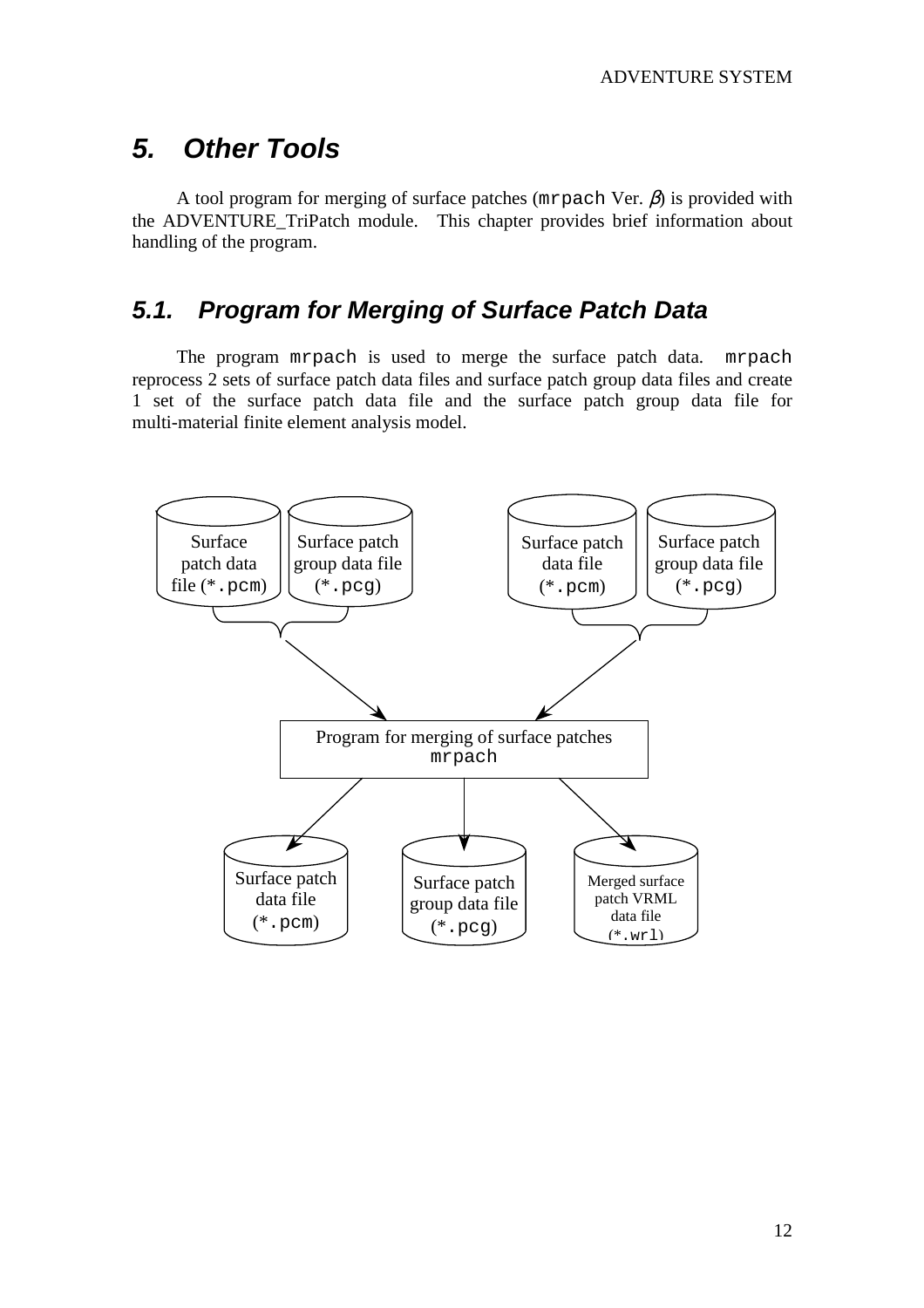### *5.1.1. Program Operational Flowchart*

The flow of program execution is shown below.



- (1). Preparation of IGES files. The IGES files, which can be used for multi-material model, should be created taken into account the precautions provided in *Paragraph 5.1.2*. One IGES file should contain information on one part (a single entire body) of the multi-material model.
- (2). Execution of ADVENTURE\_TriPatch. ADVENTURE\_TriPatch reprocesses a number of IGES files created at the first step (as it was mentioned in *Chapter 4*). Each set of files is reprocessed separately using utmost same node density. The following files are created:
	- Surface patch data file (file extension:  $* . \text{pcm}$ )
	- Surface patch group data file (file extension:  $*.\text{pcq}$ )
- (3). Preparation of mrpach. Refer to *Paragraph 5.1.2* for precautions about execution of mrpach.
- (4). Execution of the merge program mrpach. The execution command is

mrpach *Domain\_A.pcm Domain\_A.pcg Domain\_B.pcm Domain\_B.pcg -o Result\_file.pcm –g Result\_file.pcg –v Result\_file.wrl* 

where *Domain\_A.pcm* and *Domain\_A.pcg* are the filenames of the 1<sup>st</sup> dataset, *Domain\_B.pcm* and *Domain\_B.pcg* are the filenames of the 2<sup>nd</sup> dataset, *Result\_file.pcm* and *Result\_file.pcg* are the filenames of the merged dataset, *Result file.wrl* is the filename of results in VRML format, which can be used for confirmation of the data,

*-o* is used to specify the name of surface patch data file,

*-g* is used to specify the name of the surface group data file,

*-v is used to specify the name of output file in VRML format.*

In some cases, if there is a small gap between *Domain\_A* and *Domain\_B*, the merging process ends up with errors. In this case, try to use the option "*–d* value" to set a distance (a gap) between domains. Default value is 1.0e-5.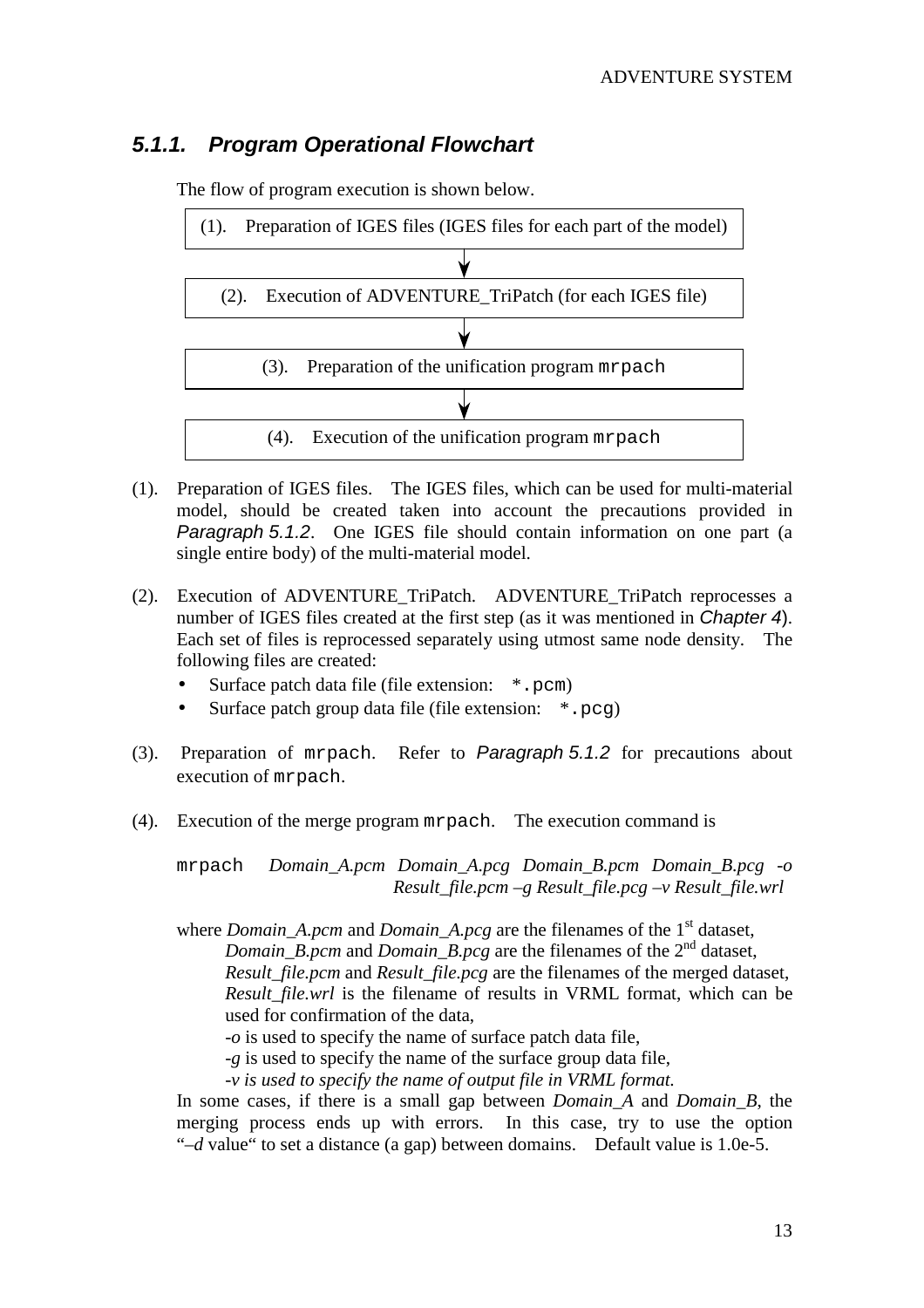#### *5.1.2. Cautions*

#### *1. Cautions for preparation of CAD data*

Before you execute the program for surface patch merging, it is recommended to prepare the CAD data taken into account the cautions listed below.

- 1). Make the gap (distance) between *Domain\_A* and *Domain\_B* as small as possible (Case 1). The best is a model without gaps.
- 2). Avoid to have curved boundary surfaces between *Domain\_A* and *Domain\_B* (Case 2).
- 3). Make the boundary surface between *Domain\_A* and *Domain\_B* of the same shape and topology (Case 3).
- 4). Prevent intersection between *Domain\_A* and *Domain\_B* (Case 4).

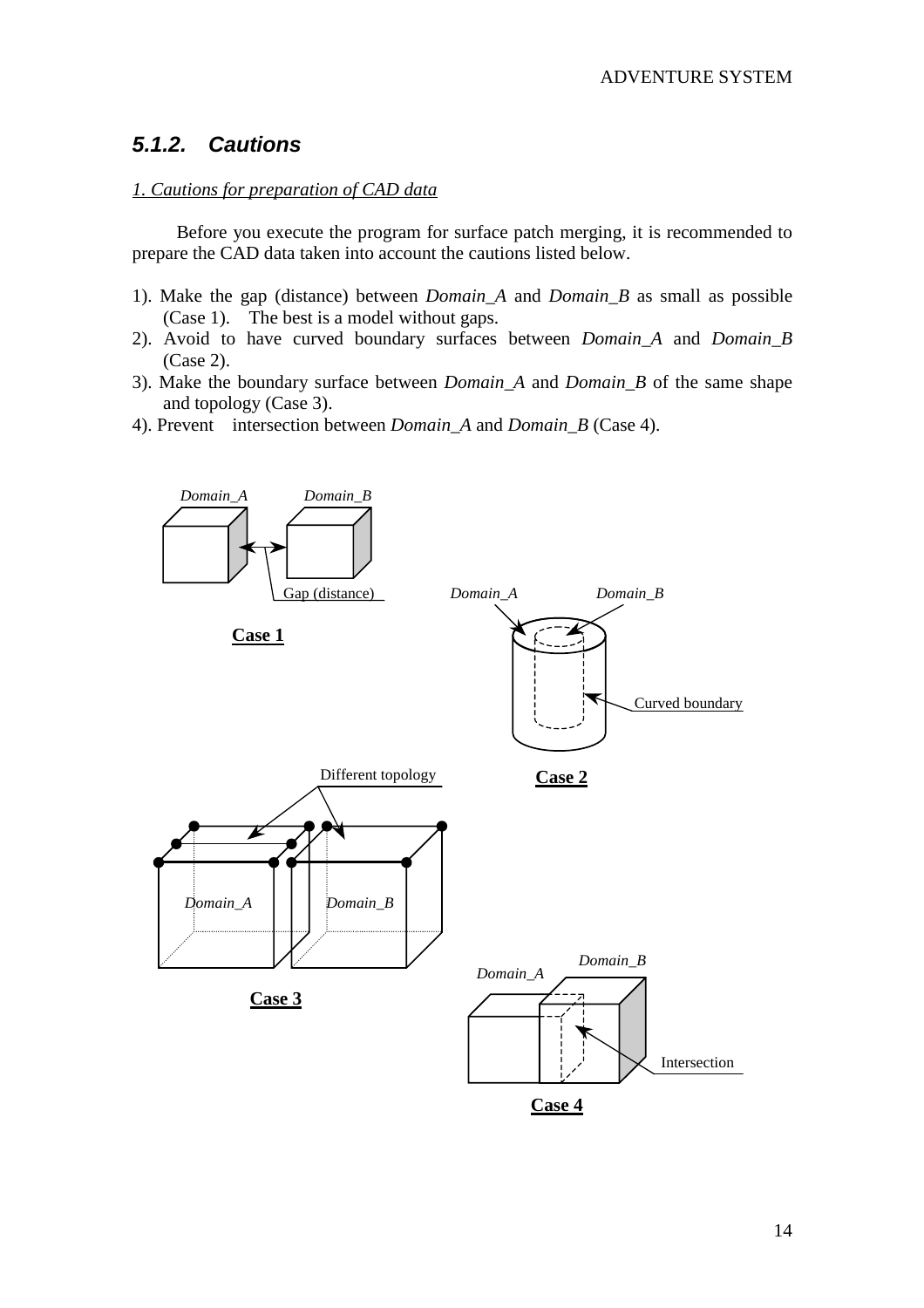#### *2. Cautions for merging of the surface patch data*

Before you execute the program for surface patch merging, check your data taken into account the cautions listed below.

- 1). Set the same (or as close as possible) node densities when making the surface patches of *Domain\_A* and *Domain\_B*.
- 2). Note that it is possible to merge only the surface patches of neighboring domains. If you need to merge surface patches of several domains, merge the neighboring domains sequentially by pairs. For example, if you have surface patches of *Domain\_A*, *Domain\_B*, and *Domain\_C*:
	- a). Execute the program mrpach to merge the surface patches of *Domain\_A* and *Domain\_B*.
	- b). Execute the program mrpach to merge the surface patches of *Domain\_C* with the merged surface patches of *Domain\_A+Domain\_B*.

As it is shown in the following figure, the surface patches of *Domain\_C* cannot be directly merged with the surface patches of *Domain\_A*.

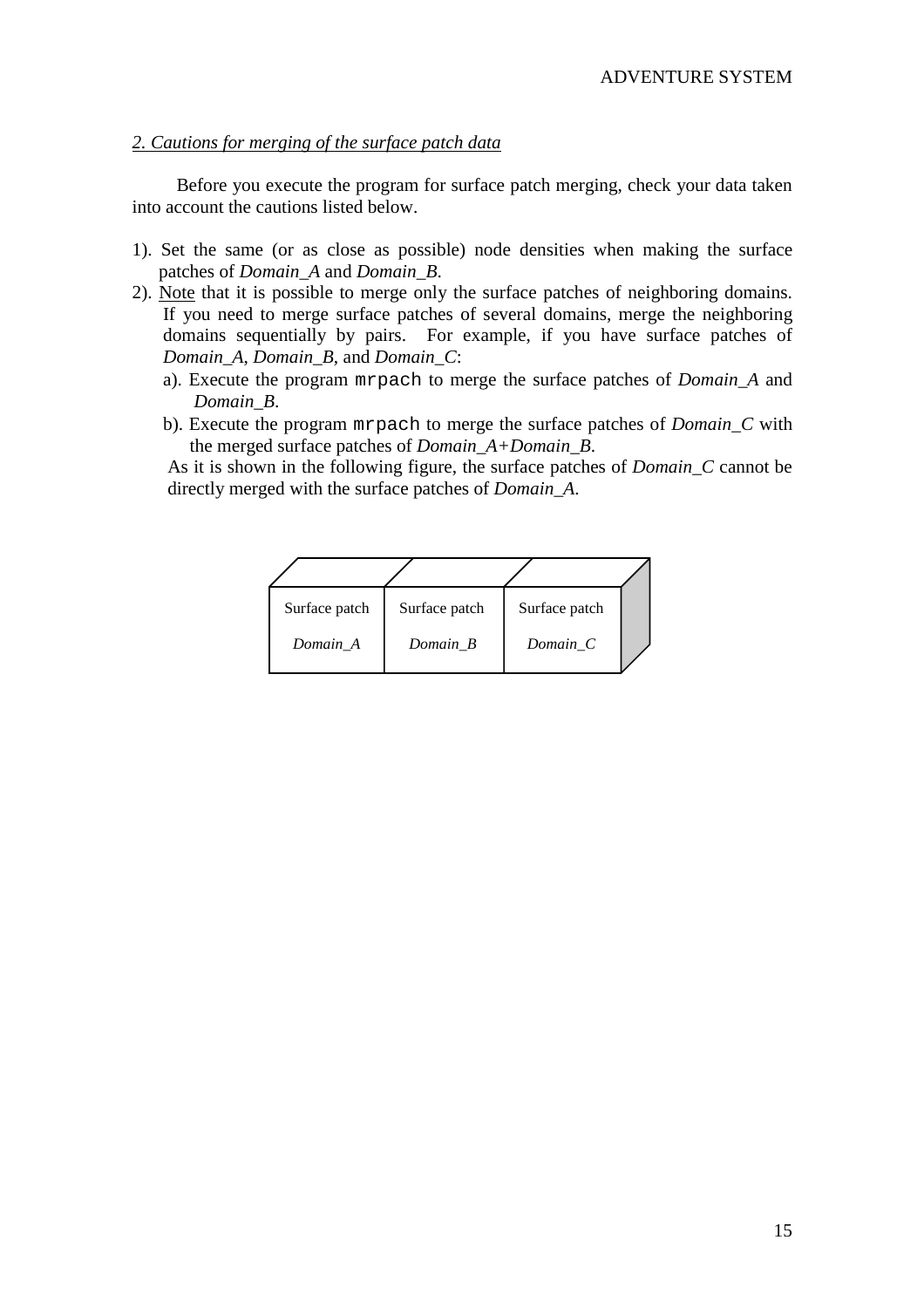### *5.1.3. Example of Program Execution*

The merging of surface patches using mrpach will be demonstrated on the sample data supplied with ADVENTURE TriPatch. The files are located in the subdirectory *sample\_data*.

Step 1. Here, 2 sets of files are used for ADVENTURE\_TriPatch input.

1st set: *adv\_mat\_sample01.igs* and *adv\_mat\_sample01.ptn* 

2nd set: *adv\_mat\_sample02.igs* and *adv\_mat\_sample02.ptn* 

Reprocessing of the data by ADVENTURE\_TriPatch resulted in creation of 2 datasets:

1st set: *mat\_in01.pcm* and *mat\_in01.pcg*  2nd set: *mat\_in02.pcm* and *mat\_in02.pcg*

Step 2. The obtained results are reprocessed using the program mrpach.

**% mrpach** mat in01.pcm mat in01.pcg mat in02.pcm mat in02.pcg  $-\sigma$ *merge.pcm –g merge.pcg –v merge.wrl*

The results are saved as *merge.pcm, merge.pcg* and *merge.wrl*. The model can be confirmed using the file *merge.wrl*. The resultant model is shown in the following figure.

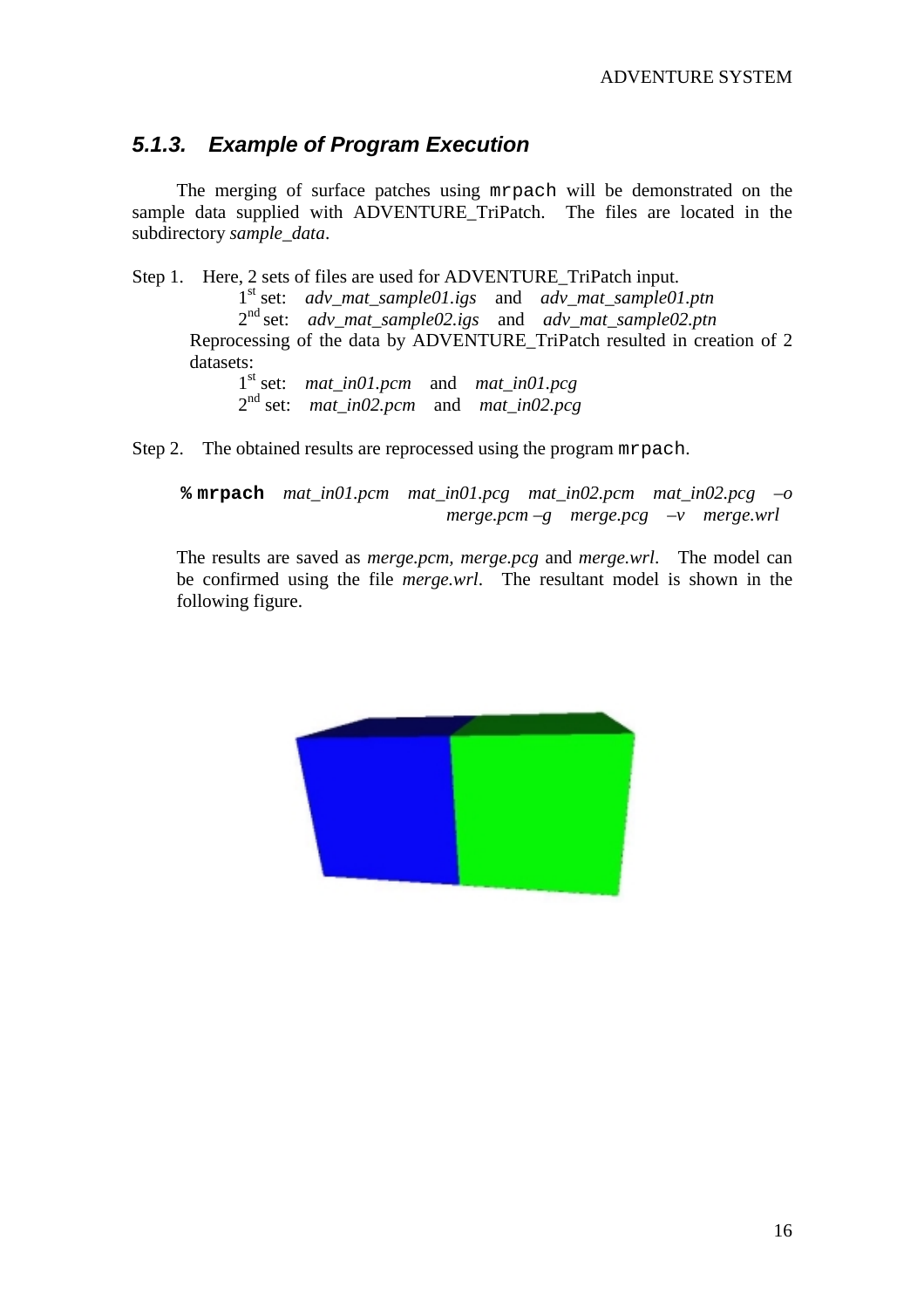### *5.1.4. Confirmation of Surface Patches*

After execution of mrpach, the merged surface patches can be confirmed using any available VRML file viewer (VRML format Ver. 1.0).



*Fig. 5-1. Sample Data Displayed by VRML File Viewer*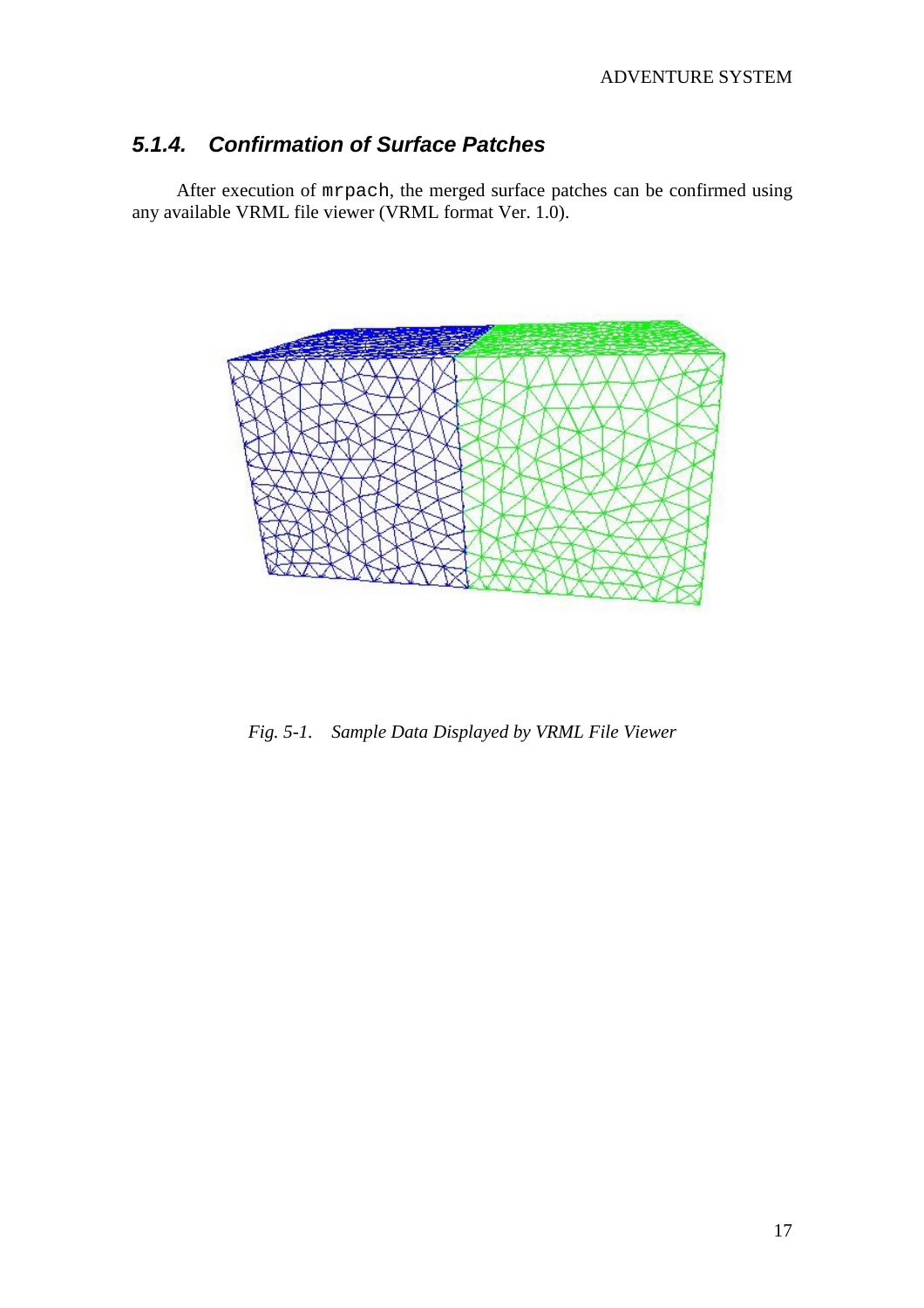# *6. File Specifications*

The files used by ADVENTURE\_TriPatch are shown in the following table.

| File Name               | <b>File Contents</b>                                                                |  |
|-------------------------|-------------------------------------------------------------------------------------|--|
| IGES data file          | A file of IGES format made by a CAD program.                                        |  |
| Node density data file  | A file which is used to control the density of triangular<br>patches                |  |
| Surface patch data file | A file which contains the data on nodal coordinates and<br>triangular patches       |  |
| Surface patch VRML file | A file which contains the surface patch data in VRML<br>format (VRML format Ver1.0) |  |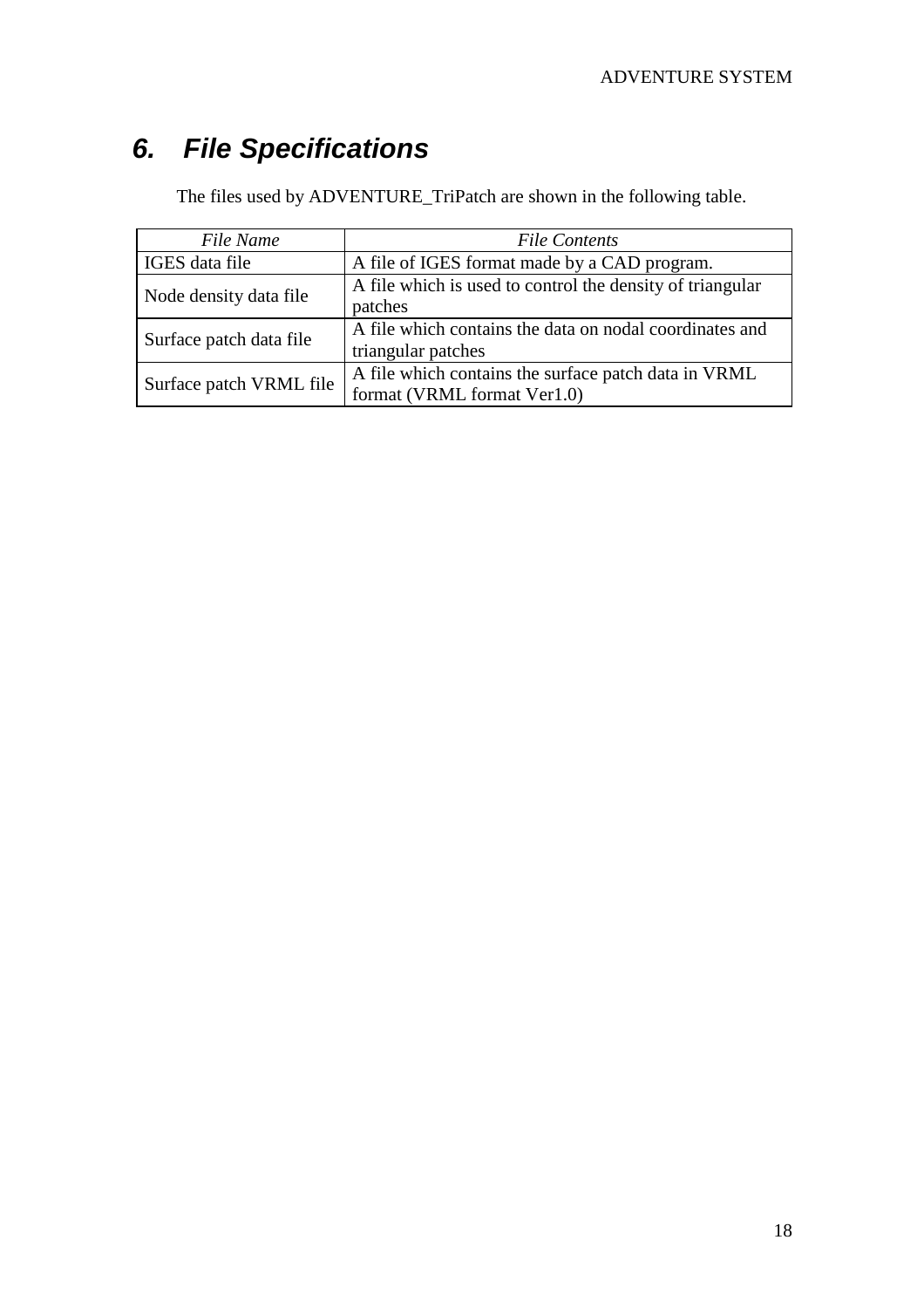# *6.1. IGES Data File*

- 1). IGES is based on Ver. 5.3 specifications. (ASCII format).
- 2). This program is matched with a solid model of NURBS (Non Uniform Rational B-Spline Surface). The entity number 186 is shown if the IGES data are made from a solid model. The program generates an error if the entity number 186 does not exist.
- 3). This program can use IGES files created by the following CAD programs. a). *I-DEAS MasterSerise 8*  b). *MicroCADAM V4R2*

| No.                   | Entity number | Entity name                      |
|-----------------------|---------------|----------------------------------|
|                       | 100           | Circular arc                     |
| $\mathcal{D}_{\cdot}$ | 110           | Line                             |
| 3                     | 124           | Conversion matrix                |
| 4                     | 126           | Rationalization B-spline curve   |
| 5                     | 128           | Rationalization B-spline surface |
| 6                     | 186           | Manifold solid B-Rep object      |
| 7                     | 502           | Vertex                           |
| 8                     | 504           | Edge                             |
| 9                     | 508           | Loop                             |
| 10                    | 510           | Surface                          |
|                       | 514           | Shell                            |

4). Possible entities are presented in the following table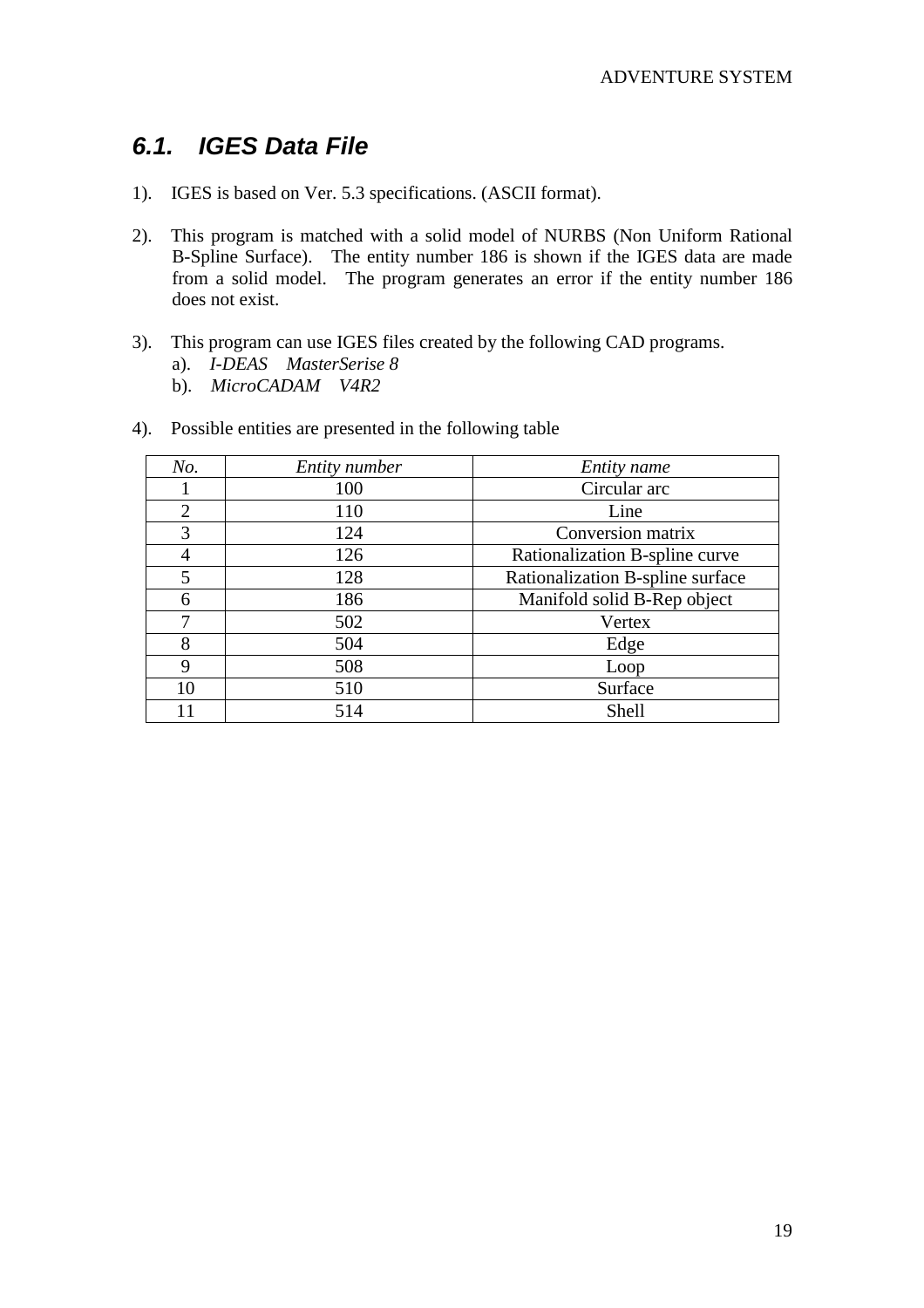## *6.2. Surface Patch Data File*

The format of surface patch data is shown below.

- The connectivity of each domain (volume) is assumed in the clockwise direction if we look at the model from the outside.
- The file extension is . pch.
- The method to display the volume's boundaries is discussed in *Section 6.1* of the current Manual.

```
NV 0 NR \leftarrow The number of vertices, a reserved number (input 0), the number of domains
x[0] y[0] z[0] \leftarrow The coordinates of vertices
x[1] y[1] z[1]x[2] y[2] z[2]
~~~~~Omitted~~~~~~
x[NV-1] y[NV-1] z[NV-1](The following block is repeated NR times)
NP0 0 0 \leftarrow The number of surface patches, a dummy number (input 0), a reserved
number (input 0)
  e1[0] e2[0] e3[0] \leftarrowThe patch connectivity data
  e1[1] e2[1] e3[1]
  e1[2] e2[2] e3[2]
~~~~~Omitted~~~~~
  e1[NP0 - 1] e2[NP0 - 1] e3[NP0 - 1]
```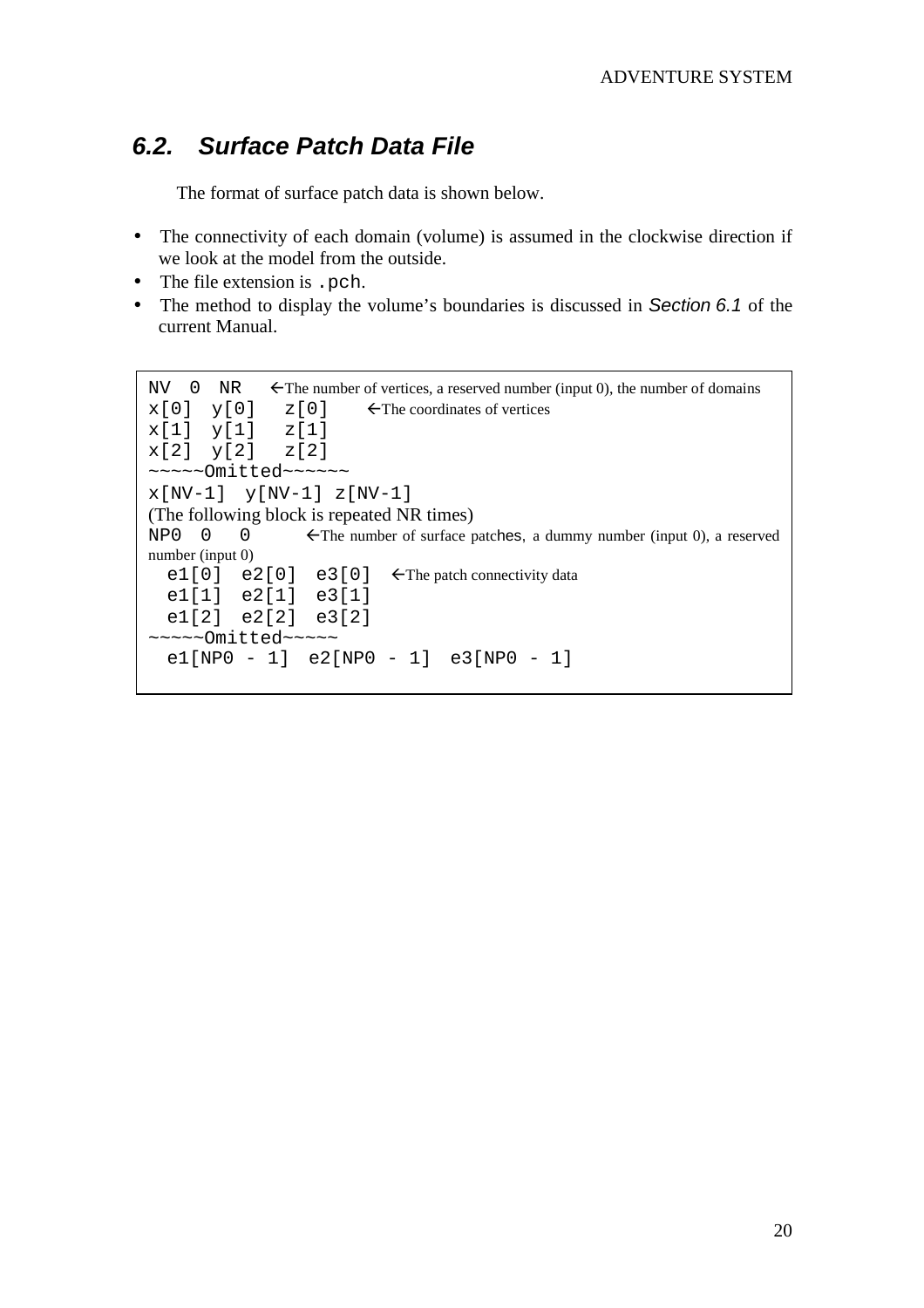An example of surface patch data is given below.

|                     | *pcm $ver. 1.0$ |                       | $\leftarrow$ The version of file format                                                                            |  |  |  |
|---------------------|-----------------|-----------------------|--------------------------------------------------------------------------------------------------------------------|--|--|--|
|                     | 347 0 2         |                       | $\epsilon$ The number of vertices, a reserved number (1), the number of domains                                    |  |  |  |
| $0.0 \t 0.0 \t 0.0$ |                 |                       | $\leftarrow$ The X, Y, and Z coordinates of 0 vertex                                                               |  |  |  |
|                     |                 |                       | 1.0 9.0 88.0 $\leftarrow$ The X, Y, and Z coordinates of 1 <sup>st</sup> vertex                                    |  |  |  |
|                     |                 | ~~~~~Omitted~~~~~~~~  |                                                                                                                    |  |  |  |
|                     |                 |                       | 84.05 34.6 98.1 $\leftarrow$ The X, Y, and Z coordinates of 346 <sup>th</sup> vertex                               |  |  |  |
|                     |                 |                       | 5786 0 0 $\leftarrow$ The number of patches of 0 volume, a reserved number (2), a reserved number (3)              |  |  |  |
|                     |                 |                       | 153 55 412 <the 0<="" compose="" list="" no.="" nodes="" of="" patch="" surface="" td="" the="" which=""></the>    |  |  |  |
|                     |                 |                       | 567 45 34 <the 1<="" compose="" list="" no.="" nodes="" of="" patch="" surface="" td="" the="" which=""></the>     |  |  |  |
|                     |                 | ~~~~~ Omitted~~~~~~~~ |                                                                                                                    |  |  |  |
|                     |                 | 567 45 34             | $\leftarrow$ The list of nodes which compose the surface patch No. 5785                                            |  |  |  |
|                     |                 |                       | 456 0 0 $\leftarrow$ The number of patches of 1 <sup>st</sup> volume, a reserved number (2), a reserved number (3) |  |  |  |
| 99                  | 42              | 765 —                 | $\leftarrow$ The list of nodes which compose the surface patch No. 0                                               |  |  |  |
| 19                  | 32              | 67 —                  | $\leftarrow$ The list of nodes which compose the surface patch No. 1                                               |  |  |  |
|                     |                 | ~~~~~ Omitted~~~~~~~~ |                                                                                                                    |  |  |  |
| 99                  | 23              | 21                    | $\epsilon$ The list of nodes which compose the surface patch No. 455                                               |  |  |  |

The reserved numbers (1, 2, and 3) should be specified as 0.



*Fig. 6-1. Representation of volume boundaries in surface patch data file*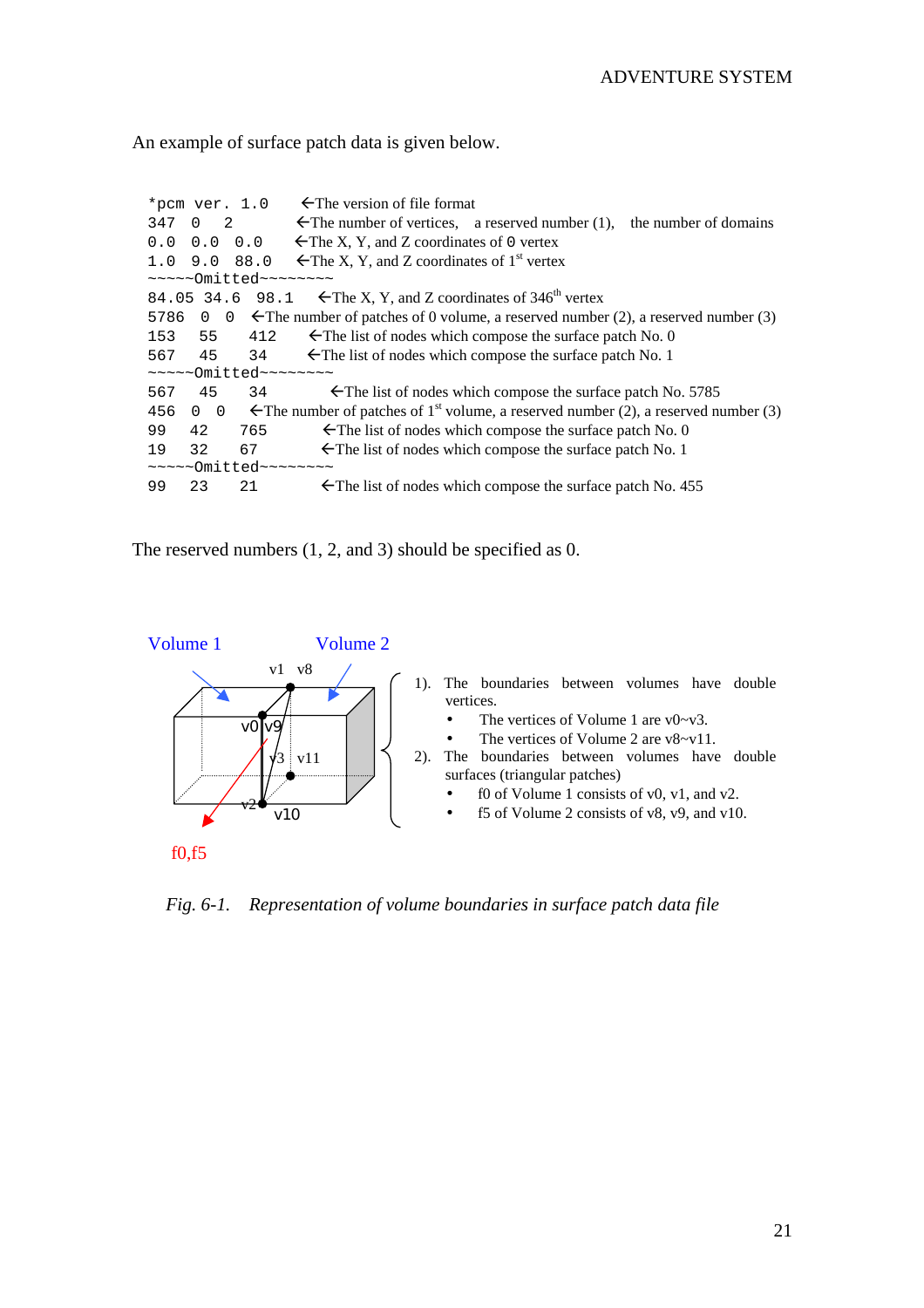### *6.3. Surface Patch Group Data File*

#mainVertexInfo mainVertexN 299  $\leftarrow$  The number of Main nodes (see *Note 1*) 0  $\leftarrow$  Main node No. 0 1 Main node No. 1 ~~~~~Omitted~~~~~~~~ 10 27 ~~~~~Omitted~~~~~~~~ 2161<br>2162  $\leftarrow$  Main node No. **299-1** #edgeGroupInfo<br>edgeGroupN 305  $\leftarrow$ **The number of edge groups**  $\epsilon$  edgeGroup 2  $\epsilon$ The number of nodes which form the edge group No. 0 0  $\leftarrow$  The node No. 0 of the edge group No. 0 1  $\leftarrow$  The node No. 1 of the edge group No. 0 edgeGroup 2  $\leftarrow$  The number of nodes which form the edge group No. 1 0  $\leftarrow$  The node No. 0 of the edge group No. 1 10  $\leftarrow$  The node No. 1 of the edge group No. 1 ~~~~~Omitted~~~~~~~~ edgeGroup 2  $\leftarrow$  The number of nodes which form the edge group No. **305-1**<br>9<br>9<br>9<br>9<br>9<br>5-1 9 The node No. 0 of the edge group No. **305-1** 30 The node No. 1 of the edge group No. **305-1** #faceGroupInfo faceGroupN 8  $\leftarrow$ The number of surface groups<br>faceGroup 470  $\leftarrow$ The number of patches which for  $F$  The number of patches which form the surface group No 0 0  $\leftarrow$  The patch No. 0 of the group No. 0 1  $\leftarrow$  The patch No. 1 of the group No. 0 ~~~~~Omitted~~~~~~~~ 469  $\leftarrow$  The patch No. 470–1 of the group No. 0 ~~~~~Omitted~~~~~~~~ faceGroup 39  $\epsilon$ The number of patches which form the surface group No. 8-1 4283  $\leftarrow$  The patch No. 0 of the group No. 8-1<br>4284  $\leftarrow$  The patch No. 1 of the group No. 8-1  $\leftarrow$  The patch No. 1 of the group No. 8-1 ~~~~~Omitted~~~~~~~<br>4321 ←  $\leftarrow$  The patch No. 39-1 of the group No. 8-1

*Note 1.* The Main nodes are the nodes, which represent (specify) a shape of the model.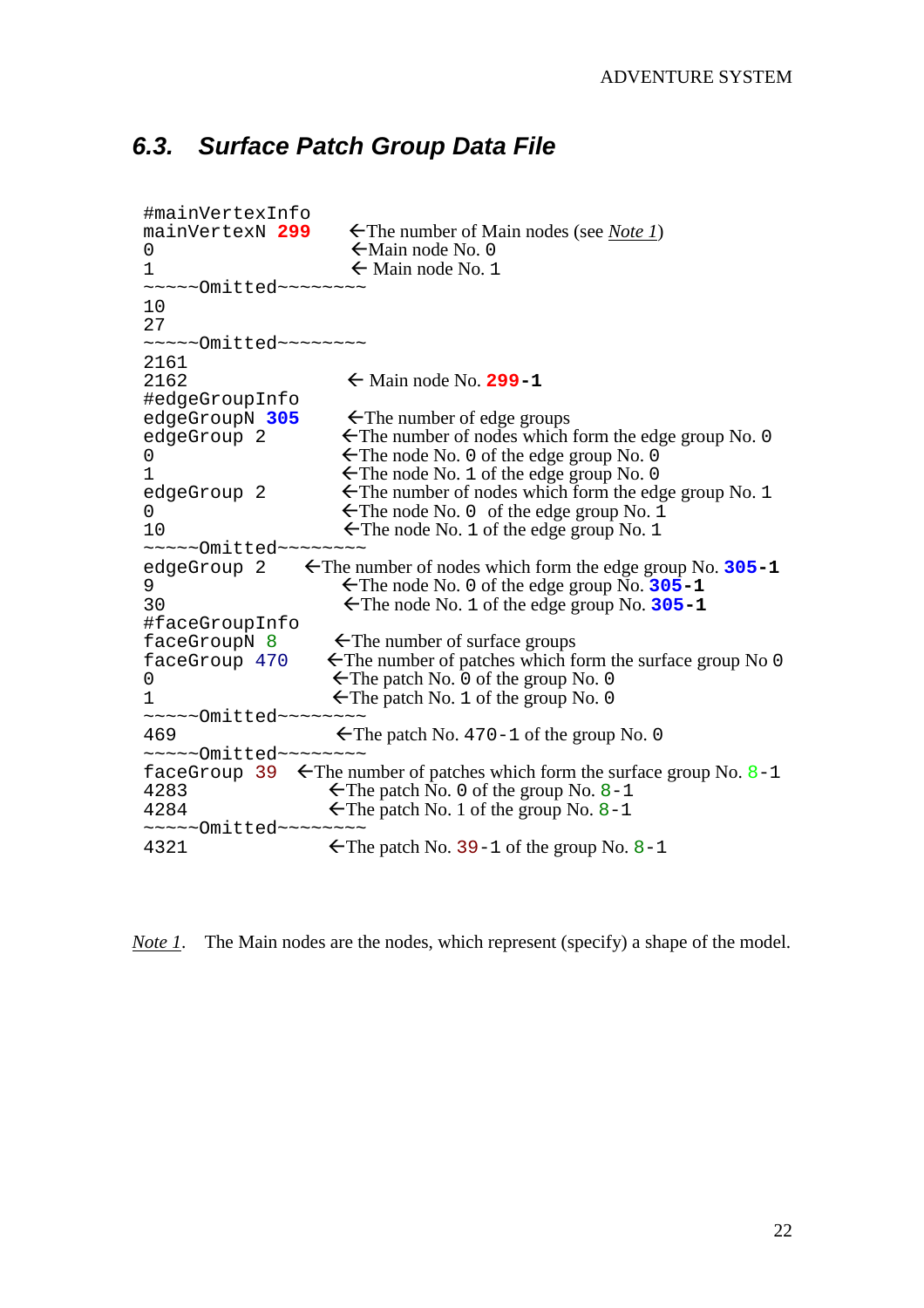## *6.4. Node Density Data File*

#### *(1). Outline of node density data*

The node density data are subdivided into the base node interval and the local node density.

a). Base node interval.

The length of surface patch ridgeline is specified and the surface patch is created following this length.

b). Local node density.

The local node density is used to create a detailed surface patch of an arbitrary part of the model. The local node density has two patterns:

1). "Inverse proportion to the distance from the point", and

2). "Inverse proportion to the distance from the segment". To set the local node density, specify the density intensity parameter, the location (x, y, and z coordinates), and the applicable boundaries.

#### *(2). Example of node density application*

Applications of the node density parameter are demonstrated on examples. The patterns, the application results, and the relationships between the density and the distance are shown in *Figs.*  $6-2 \sim 6-4$ . Three patterns can be seen: one pattern of "Inverse proportion to the distance from the point" and two patterns of "Inverse proportion to the distance from the segment".

- The horizontal axis is corresponded to the distance r or  $r_1 \sim r_4$ , and the vertical axis shows the density d.
- The distance from a specified point is shown if the option is set to "Inverse" proportion to the distance from the point" and the distance from a specified segment is shown if the option is set to "Inverse proportion to the distance from the segment".
- For the cases "Inverse proportion to the distance from the point" and "Inverse" proportion to the distance from the segment", the distance and the density are in inverse proportion. However, for the pattern of "Inverse proportion to the distance from the line", the density can be controlled by the distance from the segment.

#### *Example*

The example shown in *Fig. 6-2* is corresponded to "Inverse proportion to the distance from the point". The density decreases as the distance from the point increases (the node interval grows with moving away from the point).

#### *(Notes)*

The data used for "*Example of the node density application*" are stored in the subdirectory sample\_data.

*(adventure\_manual\_data02.igs* and *adventure\_manual\_data02.ptn*)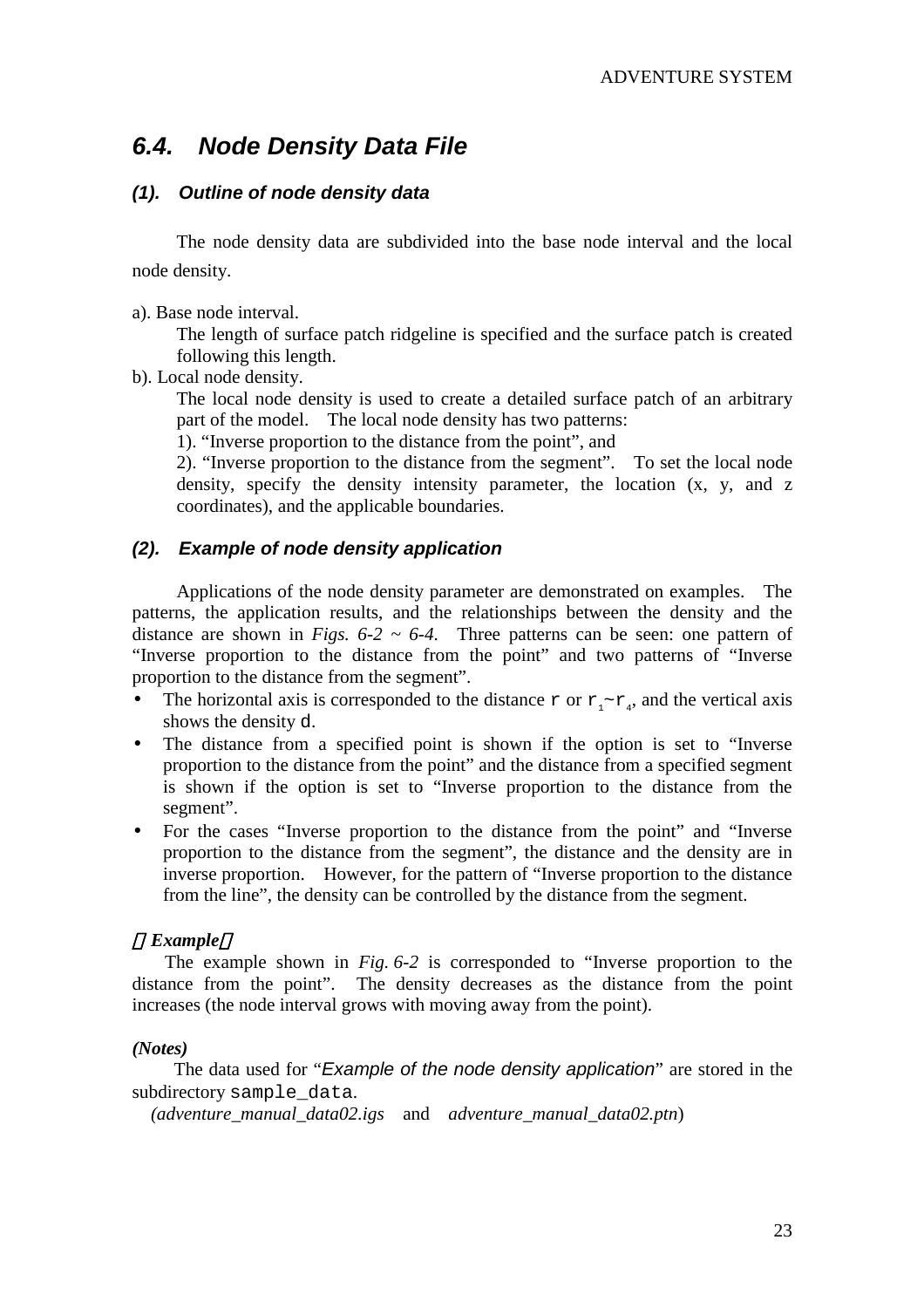

*Fig. 6-3. Pattern "Inverse proportion to the distance from the segment" (NodalPatternOnLine is used)* 



Specification of segment (start and end points)

*Fig. 6-4. Pattern "Inverse proportion to the distance from the segment" (NodalPatternOnCylinder is used*